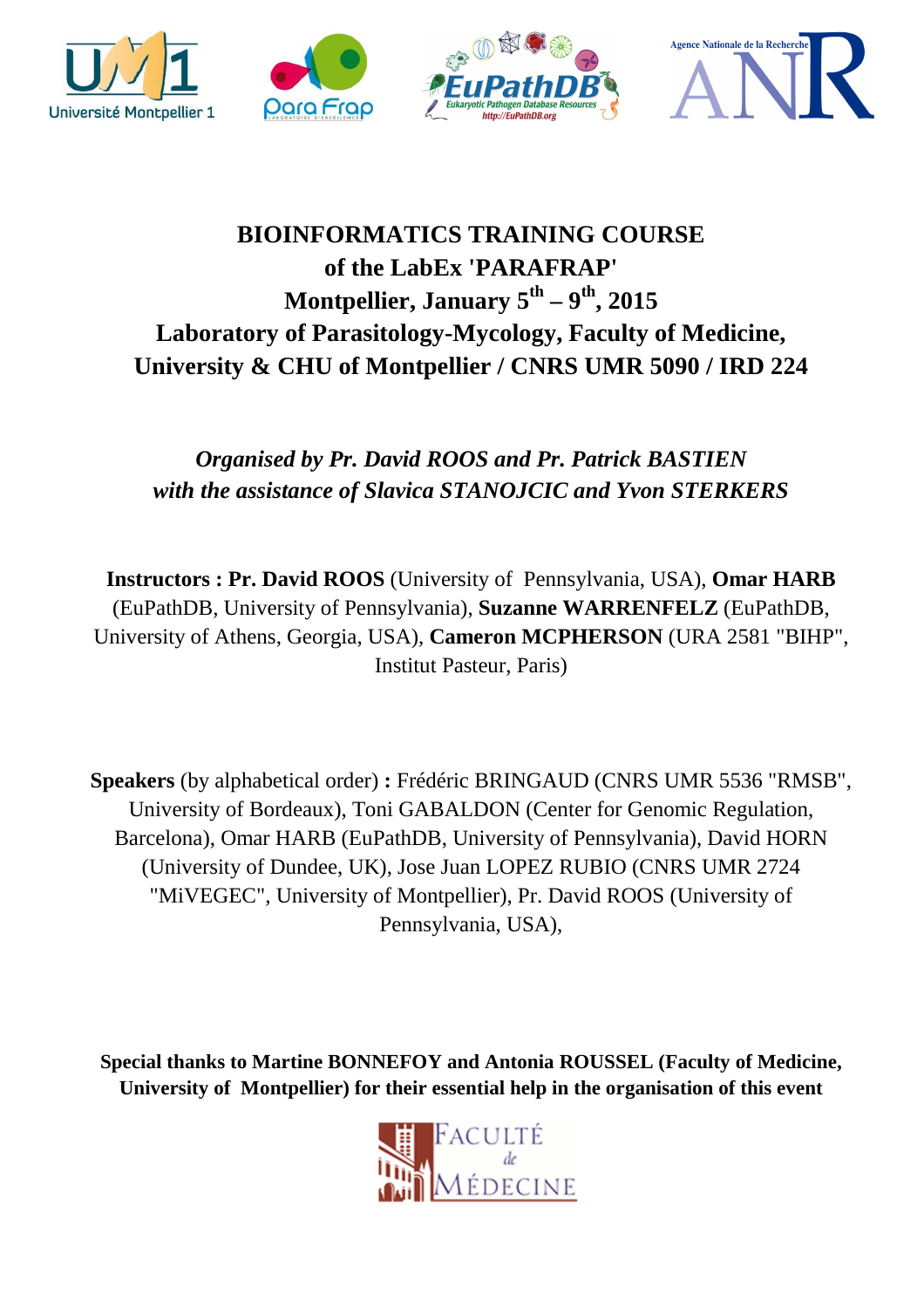

## **Schedule, ParaFrap Bioinformatics Course, Montpellier, 5-9 January 2015**

|                  | <b>Monday</b><br>05/01/2015                                                    | <b>Tuesday</b><br>06/01/2015                      | Wednesday<br>07/01/2015                                       | <b>Thursday</b><br>08/01/2015                                          | Friday<br>09/01/2015                                                     |
|------------------|--------------------------------------------------------------------------------|---------------------------------------------------|---------------------------------------------------------------|------------------------------------------------------------------------|--------------------------------------------------------------------------|
| 8 am             | <b>Students arriving Sunday</b><br>(or Monday morning $\langle 8:30am \rangle$ |                                                   |                                                               |                                                                        |                                                                          |
| 9 am             | <b>Workshop Welcome, Overview</b>                                              | <b>Browser Exercises - II</b>                     | <b>Mapping Exercises - II</b>                                 | <b>Lecture</b>                                                         | <b>Lecture</b>                                                           |
|                  | Bastien, Harb,<br>Warrenfeltz, MacPherson, Roos                                | <b>Interpreting RNAseq data</b><br>Roos, et al    | <b>Interpretating mapping results</b><br>Harb, $et al$        | <b>Pattern recognition, Regular</b><br><b>Omar Harb</b><br>expressions | Designing (pathogen) genome<br><b>David Roos</b><br>databases            |
| 10 <sub>am</sub> | <b>Student presentations</b>                                                   |                                                   |                                                               | <b>Sequence Exercises</b>                                              | <b>Data Integration Exercises - I</b>                                    |
|                  | Who are you, and what                                                          |                                                   |                                                               | <b>Motif Searches, Genomic</b>                                         | <b>Complex queries</b>                                                   |
|                  | are your interests?<br>5-10 min each                                           |                                                   |                                                               | <b>Colocation</b><br>Harb, et al                                       | all instructors                                                          |
| $11$ am          | <b>Tea/Coffee</b>                                                              | <b>Tea/Coffee</b>                                 | <b>Tea/Coffee</b>                                             | <b>Tea/Coffee</b>                                                      | <b>Tea/Coffee</b>                                                        |
| 12<br>noon       |                                                                                | <b>Report on results, discuss</b><br>all students |                                                               |                                                                        |                                                                          |
| 1 pm             | Lunch                                                                          | Lunch                                             | Lunch                                                         | Lunch                                                                  | Lunch                                                                    |
|                  | <b>Lecture</b>                                                                 | <b>Mapping Exercises - I</b>                      | <b>Lecture</b>                                                | <b>Lecture</b>                                                         | <b>Research Lecture</b>                                                  |
| 2 pm             | Introduction to Genome Infor-<br>matics & EuPathDB databases<br>Omar Harb      | <b>Mapping RNAseq data</b><br>Warrenfeltz, et al  | <b>Gx Technologies &amp; Applications</b><br>JJ Lopez-Rubio   | <b>Population genetics datasets</b><br><b>David Roos</b>               | <b>Bioinformatics of</b><br>organismal diversity<br><b>Toni Gabaldon</b> |
|                  | <b>Gene Page Exercises</b>                                                     |                                                   | <b>Functional Genomics - I</b>                                | <b>Genetics Exercises</b>                                              | <b>Data Integration Exercises</b>                                        |
| 3 pm             | <b>GeneID, BLAST, Text searches</b><br>Warrenfeltz, et al                      |                                                   | <b>Transcriptomics &amp; Proteomics</b><br>Warrenfeltz, et al | <b>SNPs, Population genetics</b><br>MacPherson, et al                  | <b>Group projects</b><br>all instructors                                 |